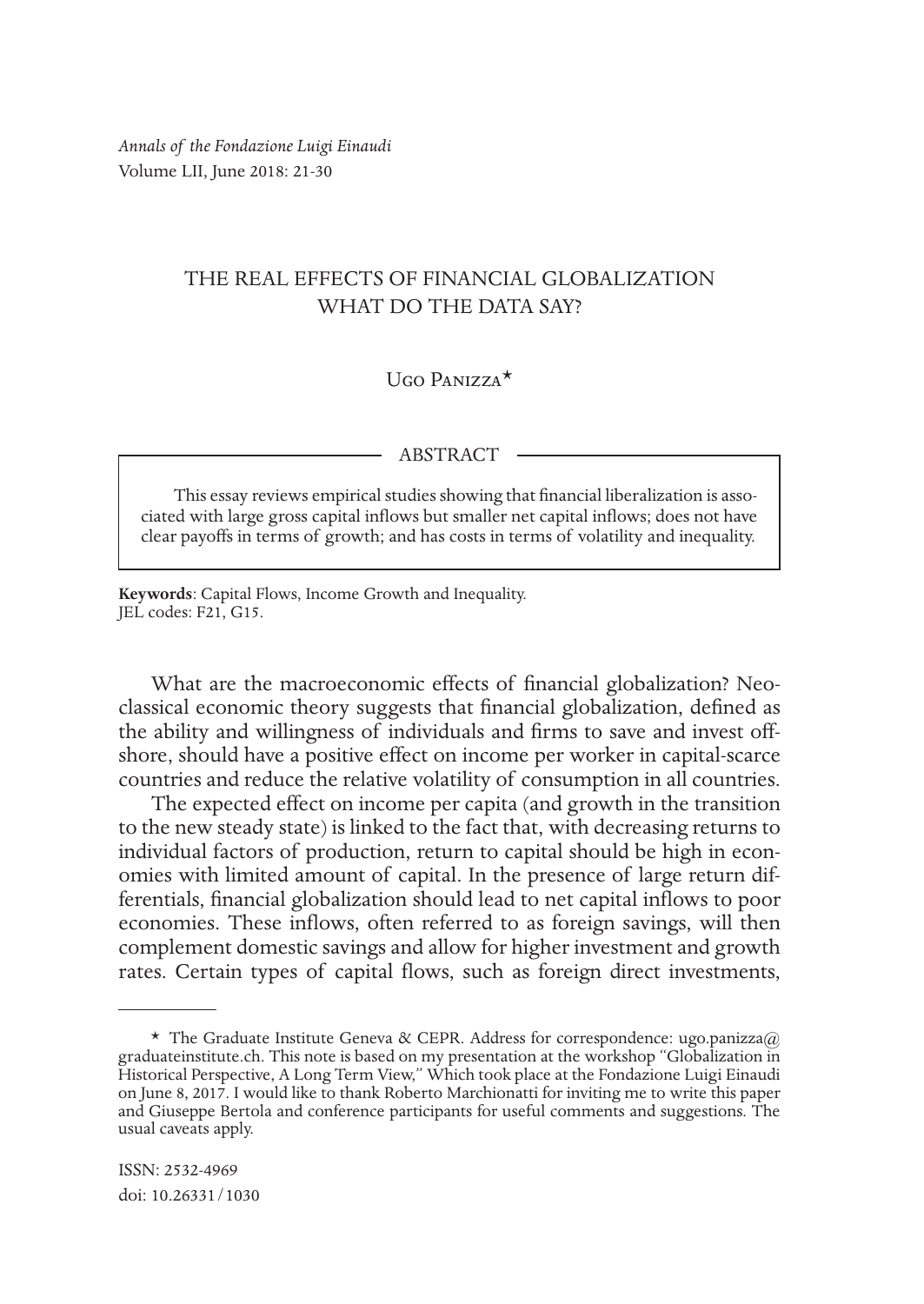can also lead to technological spillovers. Financial globalization may also have collateral benefits which include financial deepening, institutional improvement, and better macroeconomic policies (Kose *et al.* 2009; for a critical view of these collateral benefits see Rodrik and Subramanian 2009).

Economic theory does not have sharp predictions about the effect of financial globalization on the volatility of GDP growth. On the one hand, globalization may reduce output volatility through product diversification. On the other hand, globalization can expose countries to external financial shocks. Along the same line, theory does not have sharp predictions about consumption volatility, which can be influenced by output volatility. As long as consumers have concave preferences, theory is instead clear about the effect of financial globalization on the relationship between output volatility and consumption volatility. As financial globalization allows for some degree of international risk sharing, it should also allow consumers to smooth the effect of temporary income shocks and hence reduce the ratio between consumption and output volatility.

So much for theory, but what do the data say about the relationship between financial globalization and each of output growth and volatility? A first challenge in answering to this question relates to measuring financial globalization. This is difficult from both a conceptual and practical point of view. Researchers have been using two types of measures of financial globalization: *de jure* and *de facto*.

*De jure* measures are based balance of payment regulations, restrictions, and controls. They are usually built by numerically coding the International Monetary Fund's Annual Report on Exchange Arrangements and Exchange Restrictions (AREAER) which describes more than 60 different types of controls. The most comprehensive, in terms of time and country coverage, of these de facto measures is the Chinn and Ito (2006) index of Financial Openness. The index, which is available for up to 182 countries from 1970 to 2015, is normalized to have mean zero and ranges between -1.9 and 2.3 (a higher value is associated with more financial openness). In 1970 the cross-country average was -0.45 and in 2015 the cross-country average was 0.36. The top panel of Figure 1 shows the evolution of the index for three groups of countries: advanced economies, emerging markets, and low income. In advanced economies, de jure financial globalization started immediately after the collapse of the Bretton Woods System in the early 1970s and continued rapidly until the mid-1990s when the cross-country average of the index reached a value of 2. Most developing countries had highly regulated capital accounts until the early 1990s when many emerging market economies started removing capital controls and liberalizing their domestic financial systems. The process of capital account opening and financial deregulation in emerging market economies peaked in 2007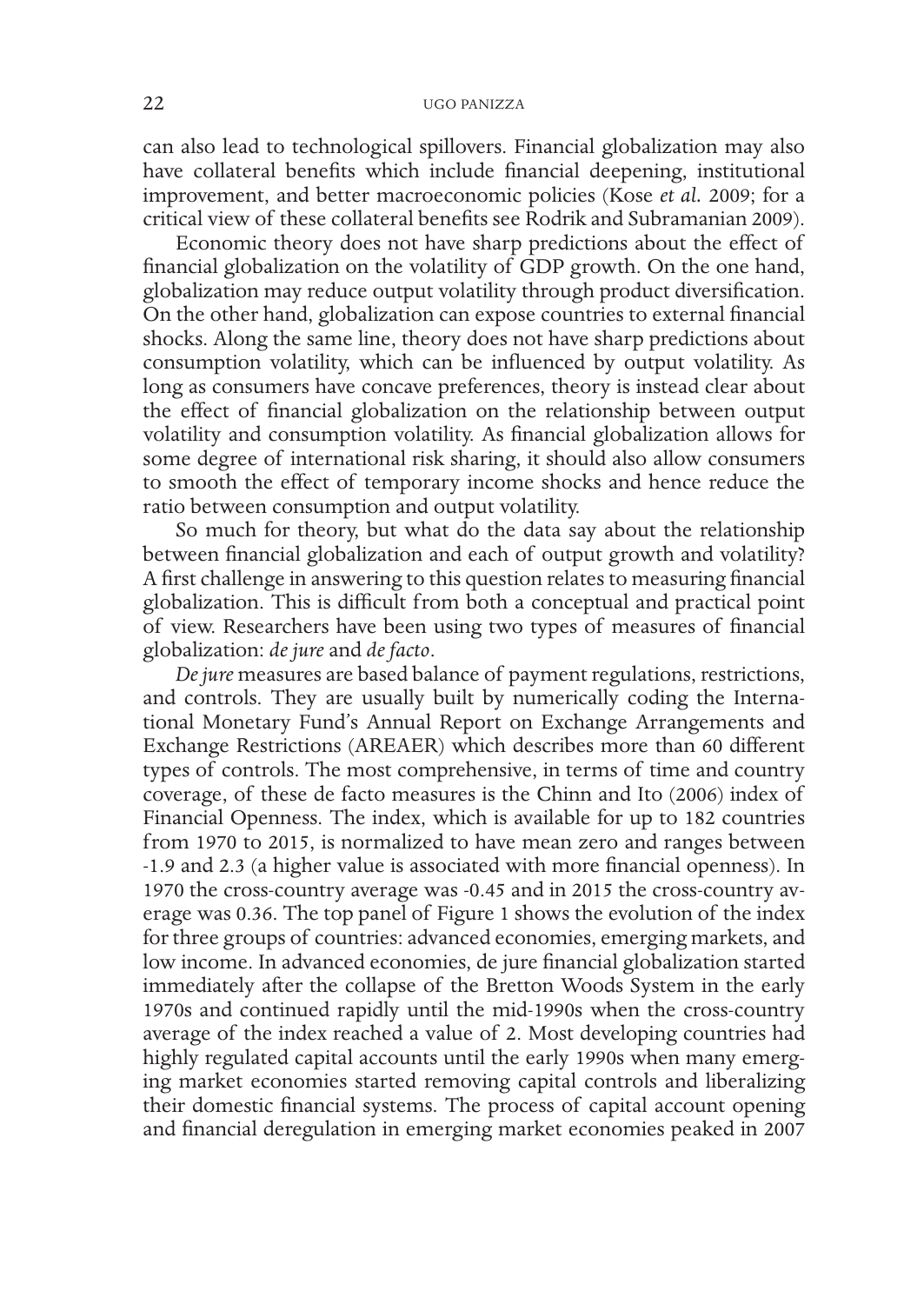when, in response to the global financial crisis, several emerging market countries started reintroducing some types of capital controls, mostly on inflows. There were no similar liberalization and re-regulation processes in low income countries.

There are problems with de jure measures of financial globalization. First, they do not capture the degree or effectiveness of enforcement of capital controls, which varies both across countries and over time. Second, there could be prudential measures that limit financial integration but are not listed in the AREAER because they are not balance of payment restrictions. Finally, certain countries could be very open but receive no inflows.

These arguments suggest that de facto measures could be preferable to de jure measures of financial globalization. There are two types of de facto measures: price-based and quantity-based.

Price-based measures of financial globalization rely on the idea that with perfect integration identical financial assets which are traded in different countries should have the same price (if not, there would be arbitrage possibilities). While theoretically appropriate, such measures are difficult to apply to developing economies as it is often difficult to find identical financial instruments which trade in different countries.

Quantity-based measures of financial globalization use actual cross-border financial flows.<sup>1</sup> As cross-border flows tend to be volatile, de facto financial globalization is normally measured as the sum of the gross stocks of foreign assets and liabilities over GDP. Data on gross liabilities and assets are sourced from Lane and Milesi-Ferretti (2007) and this indicator is sometimes referred to as the Lane Milesi-Ferretti index of financial globalization.2 Figure 2 describes the evolution of the Lane and Milesi-Ferretti index and compares it with a standard measure of trade globalization (imports plus exports as a share of GDP). Until the early 1990s, de facto globalization grew at similar pace (just above the growth rate of trade globalization) in both developing and advanced economies. After 1990s, these groups of countries decoupled. De facto financial globalization continued to grow at a slow pace in developing countries but grew rapidly in advanced economies where the index climbed from approximately 100 in 1990 to 500 in 2010.

There is a large number of studies that assess the effect of financial globalization on growth and volatility (two classic surveys are Kose et al., 2009

<sup>1</sup> They are similar to measures of trade globalization which use total imports and exports as a share of GDP.

 $2$  Lane and MILESI-FERRETTI (2007) assembled a detailed dataset describing the international financial positions of up to 210 countries starting in 1970.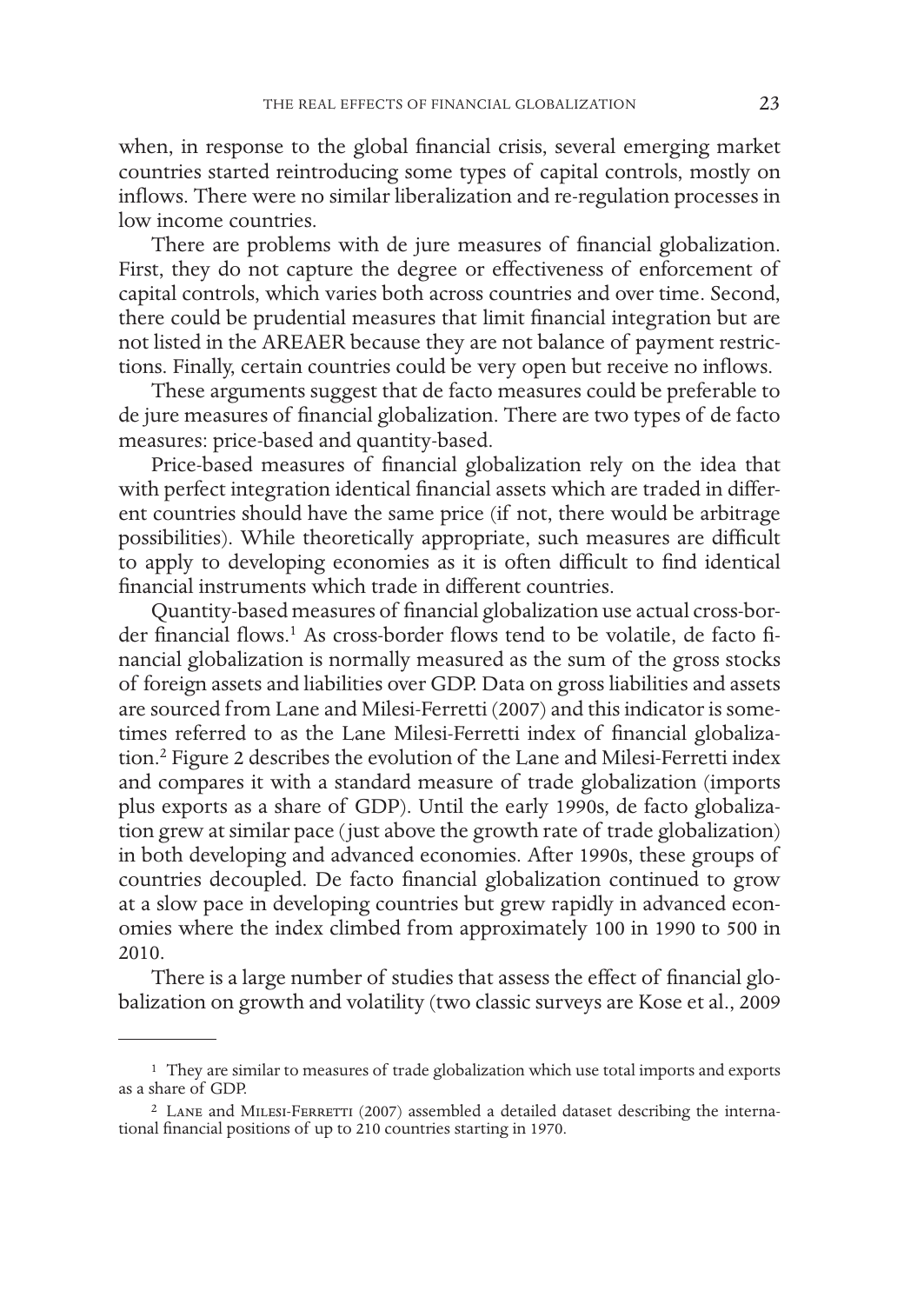and Rodrik and Subramanian 2009, see Abraham and Schmukler, 2017, for a more recent survey). The consensus is that the growth effects of financial globalization are either inexistent or very small (however, see Henry, 2007, for a dissenting view) and that financial globalization is associated with higher macroeconomic volatility and no benefits in terms of the relative volatility of consumption.

Why is there a disconnect between theory and empirical evidence? One possible explanation is that the neoclassical view of the world is wrong (Goldstein and Hillard, 2009, present a heterodox perspective on the effects of globalization). Alternatively, the disconnect can be explained with the presence of market and government failures within standard neoclassical economic models.

There are two problems with the worldview that financial globalization allocates savings to high-return capital-scarce countries. First, net flows to capital-scarce countries are not as large as predicted by standard models (in fact, there are cases in which capital moves from poor to rich countries). This the Lucas (1990) puzzle. Second, rather than flowing to high productivity countries, capital seems to be flowing to low productivity developing countries. This is the allocation puzzle (Gourinchas and Jeanne 2013).

Explanations for the Lucas puzzle include the lack of complementary human capital (Lucas 1990), poor institutions (Alfaro, Kalemli-Ozcan and Volosovych 2007), and the presence of capital controls (Reinhardt, Ricci and Tressel 2013). Another possible explanation is that developing countries may decide to abstain from tapping foreign savings simply because borrowing abroad is too risky to be sensible. There is evidence that developing and emerging market countries have precarious and procyclical access to international finance (Galindo and Panizza 2017) and that tapping foreign savings by running large and persistent current account deficits has costs in terms of output volatility without any benefits in terms of higher growth (Cavallo, Eichengreen and Panizza 2017).

As they tend to lose market access during recessions, developing countries are often forced to implement growth-reducing procyclical fiscal policies (Gavin and Perotti 1997). Public investment is often the adjustment variable and losing access to international financial flows can lead to budgetary cuts which, besides deepening the recession in the short term, may also have long-term implications as these cuts tend to concentrate on public investment (Easterly, Irwin and Servén 2008) and infrastructure investment (Serebrisky *et al.* 2015). Moreover, external debt is often denominated in foreign currency (Eichengreen, Hausmann and Panizza 2007) and funding domestic investment projects that do not generate foreign earnings with foreign currency debt can lead to dangerous currency mismatches. The literature on sudden stops (Calvo, Izquierdo and Mejía 2004, and Cavallo and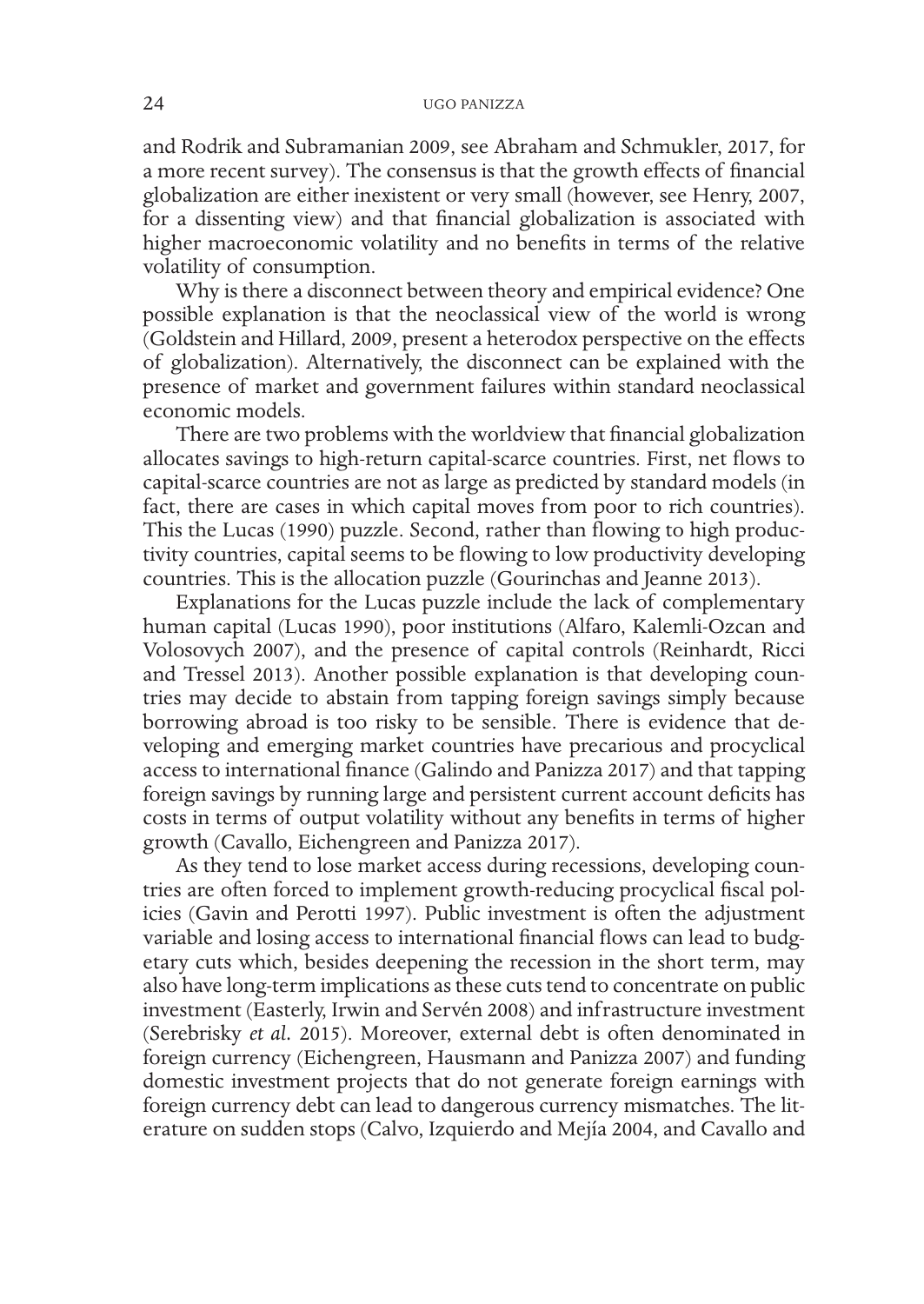Frankel 2008) shows that countries that rely heavily on foreign savings tend to face sudden capital flights. These sudden stops force the affected country to abruptly close its current account deficit. This outcome is usually achieved through a combination of real exchange rate depreciation and import contraction, both of which are typically accompanied by recessions, especially in the presence of foreign currency debt. Hausmann and Panizza (2011) show that, in the presence of foreign currency debt, countries may be better off from abstaining from having a net external debt. If the private sector borrows abroad, the government may decide to offset private foreign liabilities by accumulating international reserves.

Gourinchas and Jeanne (2013) show that the allocation puzzle is really a savings puzzle. High productivity countries save more than low productivity countries and the public sector invests some of these savings abroad by accumulating international reserves. Higher saving rates in developing countries may be associated with precautionary savings in the absence of sound social insurance systems, or be an outcome of financial repression or, more in general, be related to the presence of domestic financial frictions. However, these elements cannot explain why savings rates are high in high-productivity East Asia and low in lower productivity Sub-Saharan Africa and Latin America (for a discussion of saving rates in Latin America, see Cavallo and Serebrisky 2016). The explanation is more likely to be related to the fact that it is growth that causes savings and not the other way around (the link from growth to savings can be easily rationalized with a habit persistence model in the spirit of Keynes's original analysis, Carroll and Weil 1994, and Carroll, Overland and Weil 2000). If fast growing economies have higher saving rates, they will not benefit from financial globalization as they do not need foreign savings.

Rodrik and Subramanian (2009) suggest that foreign capital does not lead to economic growth because many developing economies are "investment" constrained (i.e., they do not have enough investment opportunities) rather than being "savings" constrained. When capital flows into a saving constrained economy, the interest rate goes down and investment and economic growth increase. This is the textbook model in which the capital inflow leads to higher growth. In investment constrained economies, instead, capital inflows lead to a consumption boom and to an appreciation of the real exchange rate. The fact that the capital inflows are not invested but consumed is likely to lead to future crises (because, without investment, the country will not be able to repay its foreign debt) and the real appreciation will reduce the competitiveness of the manufacturing sector and growth.

Broner and Ventura (2016) propose a theory in which financial crises are driven by a change in government behavior resulting from financial glo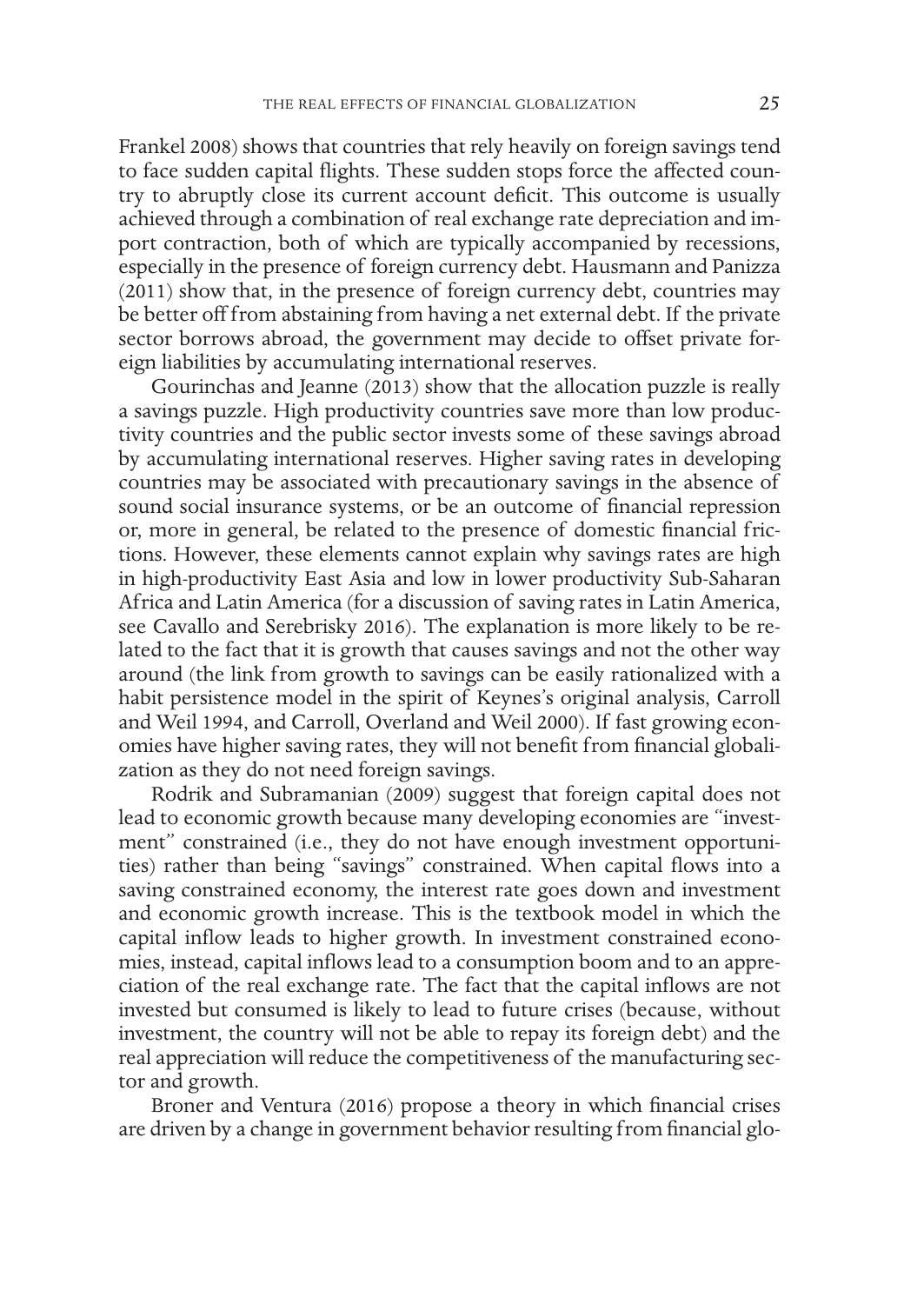balization. They assume that governments care more about the welfare of domestic investors and that when a large share of domestic financial assets are owned by non-residents governments stop taking actions that reduce the probability of financial crises. In this analysis, the link between financial globalization and financial crises depends on country characteristics that include GDP per capita and institutional quality. The model is also consistent with the observation that large gross financial flows are not matched by large net flows. Foreign borrowing by private agents is matched by the accumulation of foreign assets by other private agents and financial globalization results in foreign source of financing that are cheap but risky (because they are volatile and denominated in foreign currency) and a loss of safer domestic source of financing. The model shows that, under certain conditions, entrepreneurs borrow too much from foreigners and savers do not lend enough domestically. Broner and Ventura (2016) conclude that a combination of controls on capital inflows and outflows could help in ensuring that financial globalization leads to higher growth without increasing volatility.

Another potential negative side effect of financial globalization is an increase in income inequality. Recent papers have suggested that large financial markets (or financial liberalization) can be a source of inequality (Denk 2015; Denk and Cazenave-Lacroutz 2015; Brei, Ferri and Gambacorta 2016). A growing financial sector may lead to rising income at the top of the distribution by favoring access to investment products that are typically held by the rich. The very high wages earned by people in the financial industry are another source of growing incomes at the very top. Van der Weide and Milanovic (2014) also find a positive correlation between the size of the financial sector and income growth in top incomes in the US since the 1960s. While most research focuses on the effect of domestic finance on income inequality, recent work by Furceri and Loungani (2015) and Furceri, Loungani, and Ostry (2017) suggests that capital account liberalization has led to a significant increase in inequality especially in countries with low financial depth and inclusion.

Summing up, while "economic theory leaves no doubt about the potential advantages" of capital account liberalization (Obstfeld 1998), the empirical evidence seems to contradict this clear-cut economic prediction. Financial globalization is associated with large gross capital inflows but smaller net capital inflows, it does not have clear payoffs in terms of growth, and has costs in terms of volatility and inequality. More empirical and theoretical work is needed to improve our understanding of the underwhelming effects of financial globalization.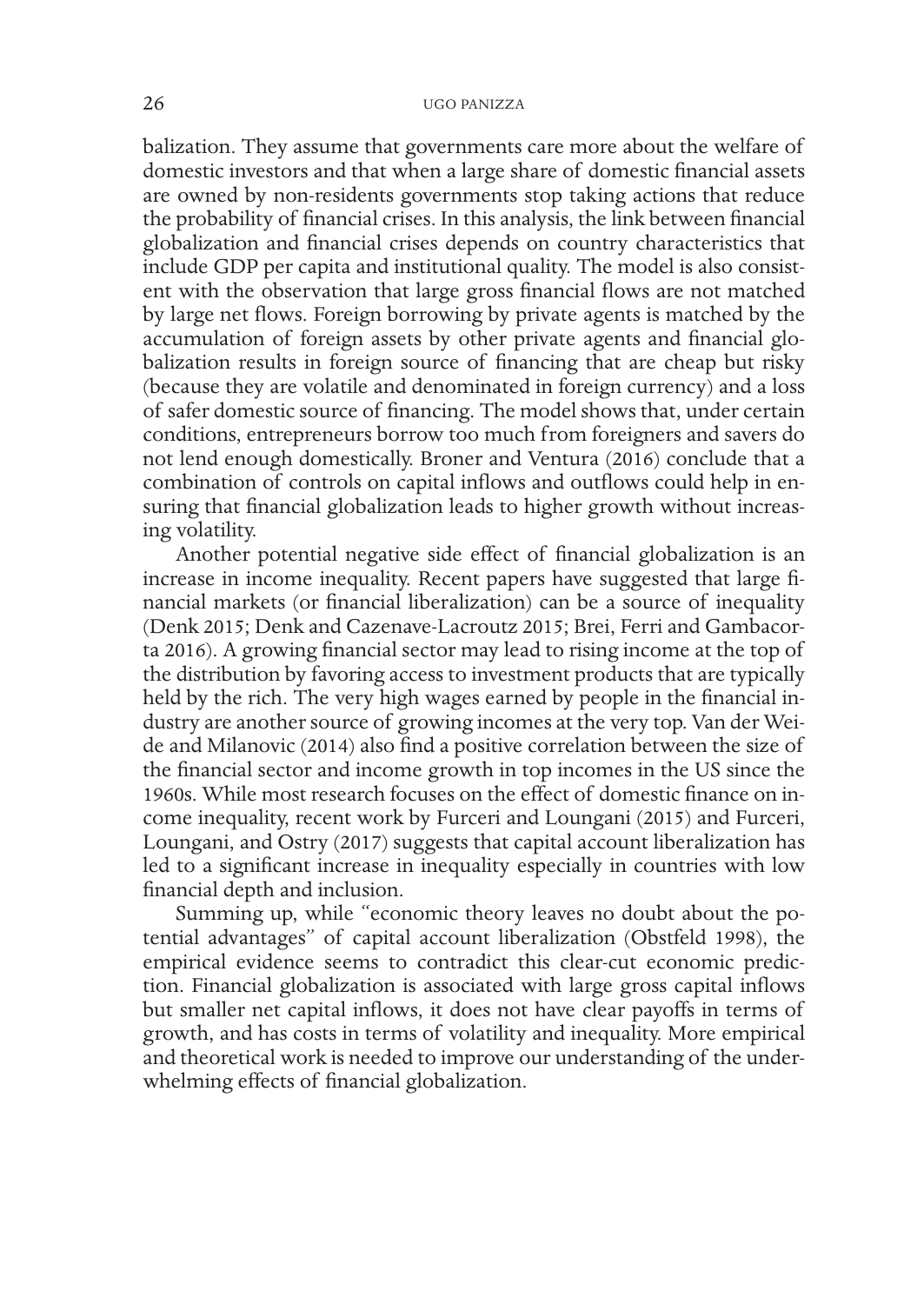#### **REFERENCES**

- Abraham F. and Schmukler S. 2017, "Financial Globalization: A Glass Half Empty?", *Policy Research Working Paper Series* 8194, The World Bank.
- Alfaro L., Kalemli-Ozcan S. and Volosovych V. 2007, "Capital Flows in a Globalized World: The Role of Policies and Institutions", in *Capital Controls and Capital Flows in Emerging Economies: Policies, Practices and Consequences*, National Bureau of Economic Research: 19-72.
- Brei M., Ferriand G. and Gambacorta L. 2016, "Financial Structure and Income Inequality", unpublished BIS.
- BRONER F. and VENTURA J. 2016, "Rethinking the Effects of Financial Globalization", *The Quarterly Journal of Economics*, 131 (3):1497-1542.
- Calvo G., Izquierdo A. and Mejía L.-F. 2004, "On the Empirics of Sudden Stops: The Relevance of Balance-Sheet Effects", paper presented at the conference "Emerging Markets and Macroeconomic Volatility: Lessons from a Decade of Financial Debacles", San Francisco, United States, Federal Reserve Bank of San Francisco, June 4-5.
- Carroll Ch. and Weil D. 1994, "Saving and Growth: A Reinterpretation", *Carnegie-Rochester Conference Series on Public Policy*, 40 (1): 133-192.
- Carroll Ch., Overland J. and Weil D.N. 2000, "Saving and Growth with Habit Formation", *American Economic Review*, 90 (3): 341-355.
- Cavallo E. and Frankel J. 2008, "Does Openness to Trade Make Countries More Vulnerable to External Crises, or Less? Using Gravity to Establish Causality", *Journal of International Money and Finance*, 27: 1430-1452.
- Cavallo E., Eichengreen B. and Panizza Ugo 2017, "Can Countries Rely on Foreign Saving for Investment and Economic Development?", *Review of World Economics*: forthcoming.
- Cavallo E. and Serebrisky T. 2016, *Saving for Development: How Latin America and the Car- ibbean Can Save More and Better*, London: Palgrave McMillan.
- Chinn M. and Ito H. 2006, "What Matters for Financial Development? Capital Controls, Institutions, and Interactions", *Journal of Development Economics*, 81 (1): 163-192.
- Denk O. and Cazenave-Lacroutz A. 2015, "Household Finance and Income Inequality in the Euro Area", *OECD Economics Department Working Papers* No. 1226, Paris, OECD Publishing.
- Denk O. 2015, "Financial Sector Pay and Labour Income Inequality: Evidence from Eu- rope", *OECD Economics Department Working Papers* No. 1225, Paris, OECD Publishing.
- Easterly W., Irwin T. and Servén L. 2008, "Walking up the Down Escalator: Public Investment and Fiscal Stability", *World Bank Research Observer*, 23 (1): 37-56.
- Eichengreen B., Hausmann R. and Panizza U. 2007, "Currency Mismatches, Debt Intolerance, and the Original Sin: Why They are not the Same and why It Matters", in S. Edwards (ed.), *Capital Controls and Capital Flows in Emerging Economies: Policies, Practices and Consequences*, Chicago: National Bureau of Economic Research Inc. and Chicago University Press.
- Furceri D. and Loungani P. 2015, "Capital Account Liberalization and Inequality", *IMF Working Paper* 15/243, Washington: International Monetary Fund.
- Furceri D., Loungani P. and Ostry D. J. 2017, "The Aggregate and Distributional Effects of Financial Globalization: Evidence from Macro and Sectoral Data", unpublished.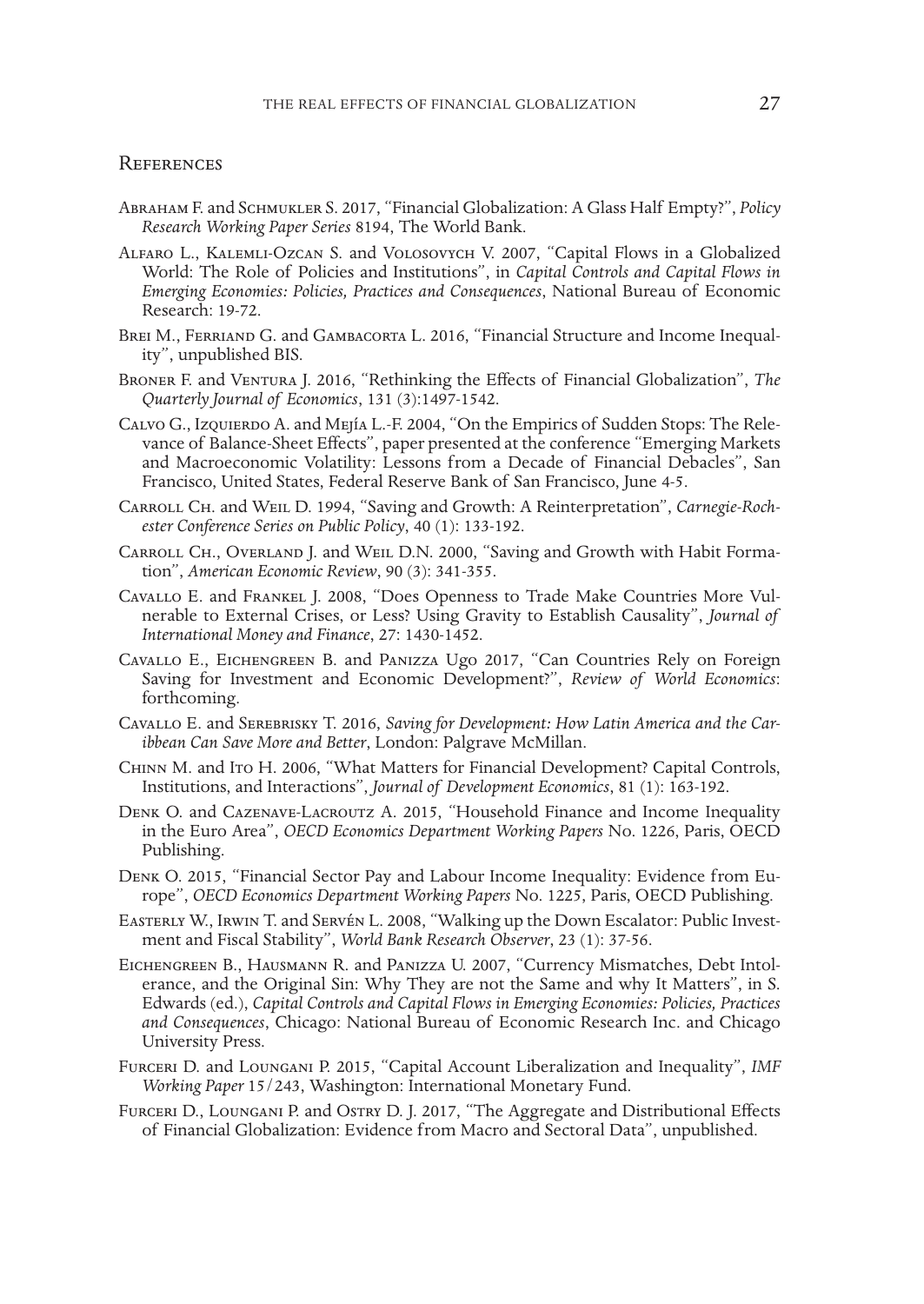### 28 UGO PANIZZA

- Hausmann R. and Panizza U. 2011, "Redemption or Abstinence? Original Sin, Currency Mismatches and Counter Cyclical Policies in the New Millennium", *Journal of Globali- zation and Development*, 2 (1): 1-35.
- Galindo A. and Panizza U., 2017. "The Cyclicality of International Public Sector Borrow- ing in Developing Countries: Does the Lender Matter?", *CEPR Discussion Papers* 12243.
- GAVIN M. and PEROTTI R. 1997, "Fiscal Policy in Latin America", in B. Bernanke and J. Rotemberg (eds.), *NBER Macroeconomics Annual 1997*, 12: 11-72.
- GOLDSTEIN J. and HILLARD M. 2009, *Heterodox Macroeconomics*, London: Routledge.
- Gourinchas P.-O. and Jeanne O. 2013, "Capital Flows to Developing Countries: The Allocation Puzzle", *Review of Economic Studies*, 80 (4): 1484-1515.
- Henry P.B. 2007, "Capital Account Liberalization: Theory, Evidence, and Speculation", *Journal of Economic Literature*, 45 (4): 887-935.
- KOSE A., PRASAD E., ROGOFF K. and WEI S.-J. 2009, "Financial Globalization: A Reappraisal", *IMF Staff Papers* 56: 8-62.
- Lane Ph. and Milesi-Ferretti G.M. 2007, "The External Wealth of Nations Mark II: Re- vised and Extended Estimates of Foreign Assets and Liabilities, 1970-2004", *Journal of International Economics*, 73: 223-250.
- Lucas R. 1990, "Why doesn't Capital Flow from Rich to Poor Countries?", *American Eco- nomic Review*, 80 (2): 92-96.
- OBSTFELD M. 1998, "The Global Capital Market: Benefactor or Menace?", *Journal of Economic Perspectives*, 12 (4): 9-30.
- REINHARDT D., RICCI L. and TRESSEL T. 2013, "International Capital Flows and Development: Financial Openness Matters", *Journal of International Economics*, 91 (2): 235-251.
- RODRIK D. and SUBRAMANIAN A. 2009, "Why Did Financial Globalization Disappoint?", *IMF Staff Papers* 56 (1): 112-138.
- Serebrisky T., Suárez-Alemán A., Margot D., and Ramirez M.C. 2015, *Financing Infrastructure in Latin America and the Caribbean: How, how much and by Whom?*, Washington: Inter-American Development Bank.
- VAN DER WEIDE R. and MILANOVIC B. 2014, "Inequality is Bad for Growth of the Poor (but not for that of the Rich)", *World Bank Policy Research Working Paper* No. 6963.